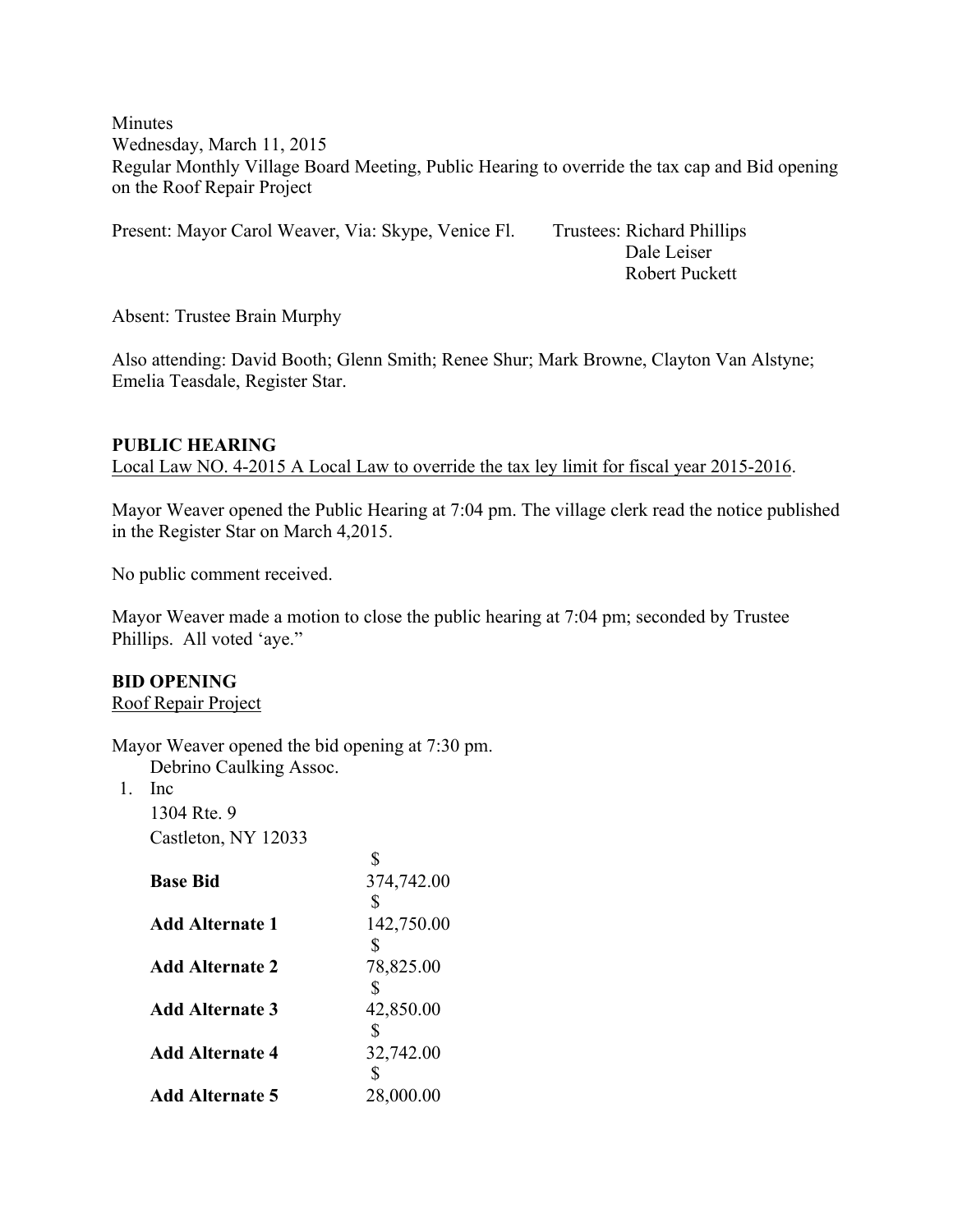|    |                                                                  | \$               |      |
|----|------------------------------------------------------------------|------------------|------|
|    | <b>Alternate 6</b>                                               | 1,150.00<br>\$   | each |
|    | <b>Alternate 7</b>                                               | 1,500.00         | each |
|    | <b>Alternate 8</b>                                               | \$<br>1,300.00   | each |
| 2. | Carey<br>78 Furnace Street<br>Kingston, NY 12401                 | \$               |      |
|    | <b>Base Bid</b>                                                  | 291,500.00<br>\$ |      |
|    | <b>Add Alternate 1</b>                                           | 105,000.00<br>\$ |      |
|    | <b>Add Alternate 2</b>                                           | 168,500.00<br>\$ |      |
|    | <b>Add Alternate 3</b>                                           | 67,000.00<br>\$  |      |
|    | <b>Add Alternate 4</b>                                           | 57,500.00        |      |
|    | <b>Add Alternate 5</b>                                           | \$<br>53,000.00  |      |
|    | <b>Alternate 6</b>                                               | \$<br>650.00     | each |
|    | <b>Alternate 7</b>                                               | \$<br>2,700.00   | each |
|    | <b>Alternate 8</b>                                               | \$<br>3,653.00   | each |
| 3. | Mid State Industries<br>1105 Catalyn St<br>Schenectady, NY 12303 |                  |      |
|    | <b>Base Bid</b>                                                  | \$<br>398,811.00 |      |
|    | <b>Add Alternate 1</b>                                           | \$<br>73,921.00  |      |
|    | <b>Add Alternate 2</b>                                           | \$<br>122,850.00 |      |
|    | <b>Add Alternate 3</b>                                           | \$<br>31,500.00  |      |
|    | <b>Add Alternate 4</b>                                           | \$<br>35,300.00  |      |
|    | <b>Add Alternate 5</b>                                           | \$<br>14,490.00  |      |
|    | <b>Alternate 6</b>                                               | \$               | each |
|    |                                                                  |                  |      |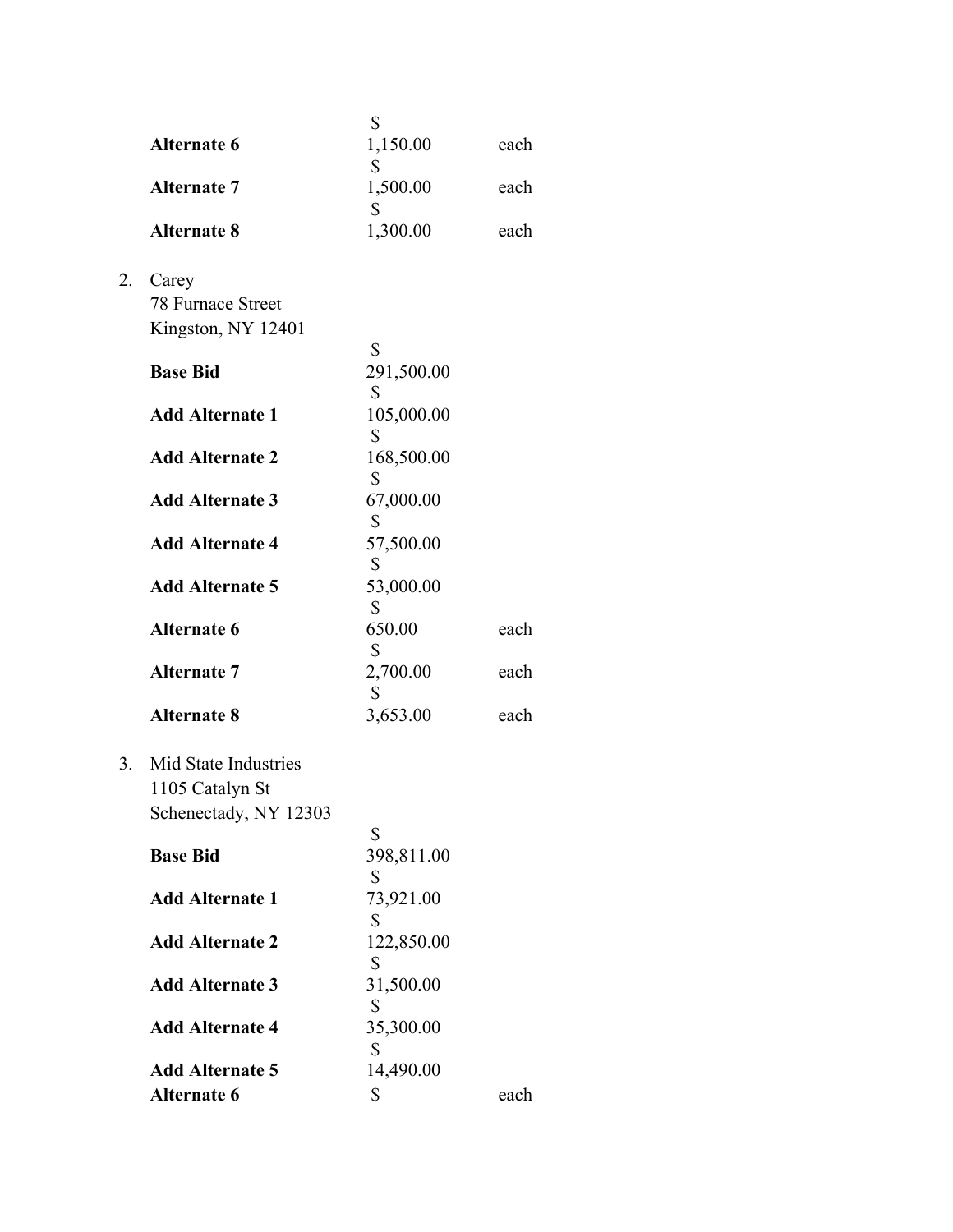|                    | 1,900.00 |      |
|--------------------|----------|------|
|                    |          |      |
| <b>Alternate 7</b> | 2,600.00 | each |
|                    |          |      |
| <b>Alternate 8</b> | 2,600.00 | each |

### **MINUTES**

Mayor Weaver made a motion to approve the minutes of February 11, 2015 Regular Monthly meeting and February 23, 2015 Special meeting; seconded by Trustee Leiser. All voted "aye".

### **BUDGET AMENDMENTS**

Trustee Phillips made a motion to approve the following budget amendments as presented by the Village Treasurer; seconded by Trustee Puckett. All voted "aye".

### **General Fund**

| <b>FROM</b>                         | <b>TO</b>                              |    | <b>AMOUNT</b> |
|-------------------------------------|----------------------------------------|----|---------------|
| A.1990.4 Contingent Account         | A.1325.4 Village Clerk Contractual     |    | \$1,579.37    |
| A.1680.4 Central Data Processing    | A.1670.4 Central Printing Contractual  | \$ | 43.01         |
| A.1920.4 Municipal Association Dues | A.1910.4 Unallocated Insurance         | S. | 3.30          |
| A.3120.4 Police Contractual         | A.3620.4 Safety Inspection Contractual | S. | 351.95        |
| A.1620.1 Buildings Personal Service | A.5142.1 Snow Removal Personal Service |    | \$1,040.99    |
| A.7140.41 Recreation Recc           | A.7140.4 Recreation Contractual        |    | 48.77         |

### **Water Fund**

| F.8320.4 Source & Pumping Contractual            | \$2,207.66             |
|--------------------------------------------------|------------------------|
| F.8330.1 Purification Personal                   | \$554.88               |
| F.8340.1 Transmission & Distribution Personal    | $\frac{\$}{931.28}$    |
| F.8340.2 Transmission & Distribution Equipment   | $\frac{\$}{20}$ 427.19 |
| F.8340.4 Transmission & Distribution Contractual | \$8,709.50             |
|                                                  |                        |

# **Correction Coding of vouchers General Fund**

| <b>FROM</b>                             | ТO                                   | <b>AMOUNT</b> |
|-----------------------------------------|--------------------------------------|---------------|
| A.3410.41 Fire, Truck, generator Repair | A.3410.4 Fire Department Contractual | \$6,696.71    |
| A.3410.2 Fire Department Equipment      | A.3410.4 Fire Department Contractual | \$2,419.90    |
| A.3410.41 Fire, Truck, generator Repair | A.3410.4 Fire Department Contractual | \$2,122.00    |

### **FROM TO AMOUNT**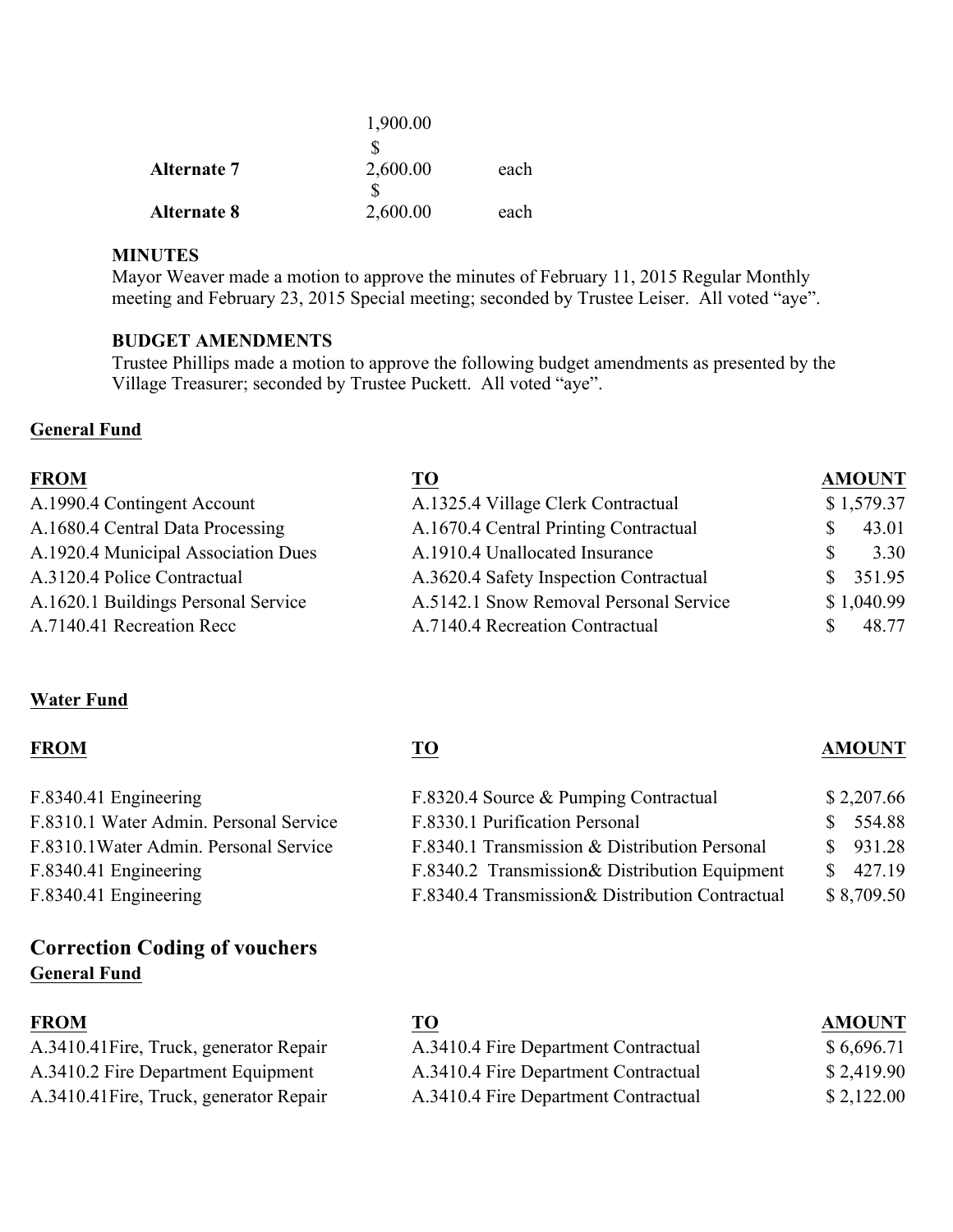## **Water Fund**

**FROM TO AMOUNT**

| F.8320.4 Source & Pumping Contractual | F.8340.4 Transportation & Distribution Cont. | \$3,231.78 |
|---------------------------------------|----------------------------------------------|------------|
| F.8330.4 Purification Contractual     | F.8340.4 Transportation & Distribution Cont. | \$990.00   |

### **ABSTRACT**

Mayor Weaver made a motion to approve the monthly abstract in the amount of \$37,993.29; seconded by Trustee Phillips. All voted "aye."

### **TREASURER'S REPORT**

Trustee Phillips made a motion to approve the monthly Treasurer's report; seconded by Trustee Puckett. All voted "aye".

### **FIRE DEPARTMENT**

The fire department accepted the resignation of Barry Knights. The firemen reported 7 calls, 2 rill and 0 details. The monthly officer's meeting minutes were received, no monthly fire report received.

#### **DPW**

Dave reported they attended five storms and thirteen frozen service lines. They will be cleaning around the storm drains to allow the standing water to drain.

Water Department-The DPW will be replacing any water meters needed in the B-1 district first.

William Street-Trustee Leiser will hold off on the engineering for William Street in this year's budget due to the multiple frozen water service lines. There may be more as the frost come out of the ground. He can fund the engineering for William Street in next year's budget or pull from the water fund balance.

#### **CODE ENFORCEMENT OFFICER**

The CEO/ZEO's monthly report was received with \$15.00 fees collected.

Violations-Glenn issued a violation on - Hudson Street for a neon light in a resident's window.

Chase Bank was issued violations on 3 Church Street. The bank paid the taxes on the property showing their accountability to the property.

Software for Assessors-Trustee Philips placed a call with Town Supervisor, Pat Grattan concerning the software for the assessor's office. The Town would like the village to pay a portion of the software and licensing fee. The village's CEO/Z EO has been speaking with Carl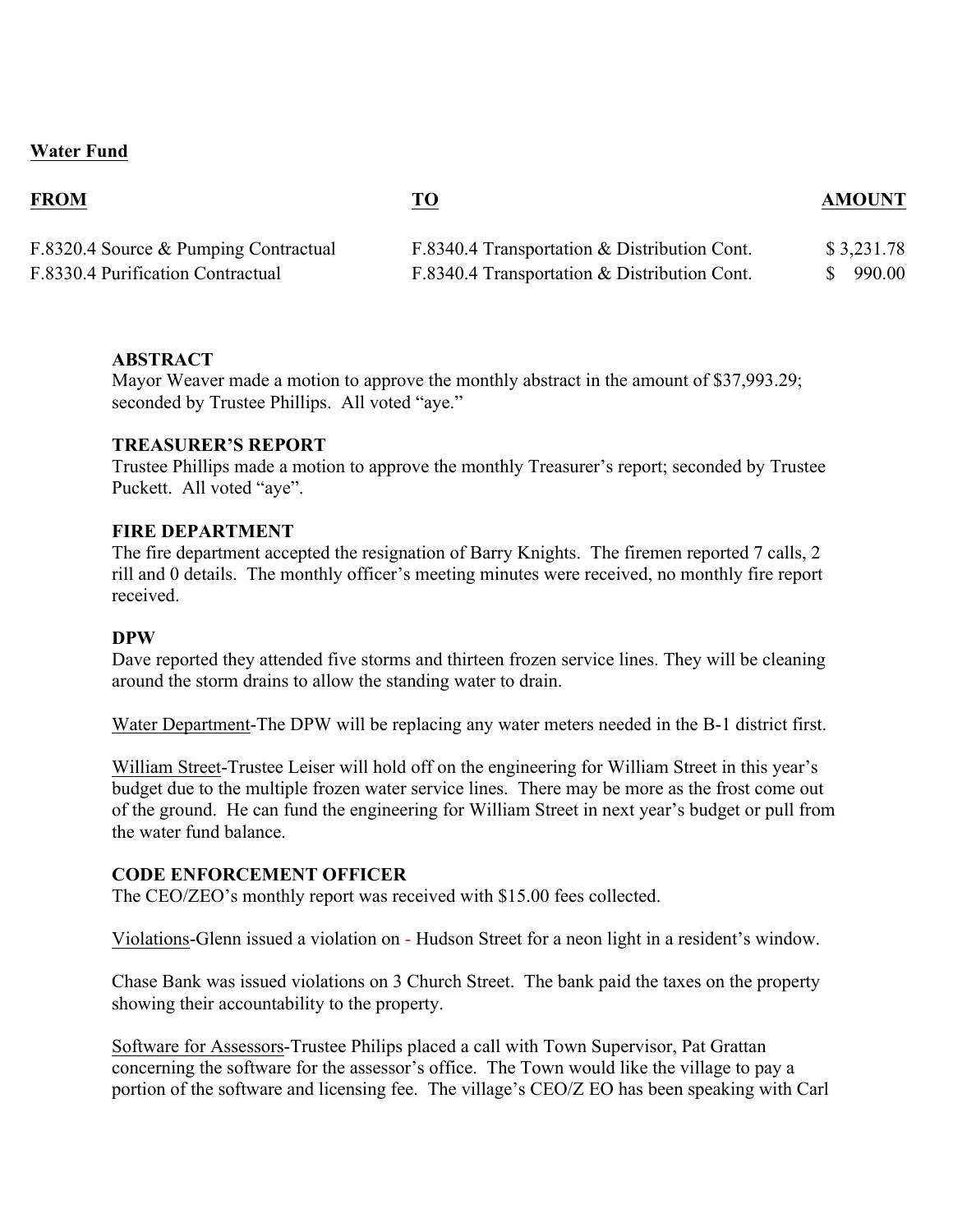Ublocker form the Department of State concerning a small municipality efficiency grant. The grant would be beneficial to the Town Assessor. Glenn feels the BAS software program maybe a better program he would like discuss with the Town.

## **ZONING BOARD**

No meeting held.

## **PLANNING BOARD**

An application for a proposed Day Care Center in the building with the Cornerstone Fellowship Church on Chatham Street will be held on April 2, 2015.

Update of the Comprehensive Plan- Mark Browne will send a letter to the Chairman of the village boards for input on the update of the comprehensive plan. Trustee Phillips has proposed funds in the upcoming village budget for the update.

## **HISTORIC PRESERVATION COMMISSION**

No meeting held.

## **VILLAGE HALL**

Village Hall Roof-The bids will be discussed at a Special meeting.

Village Siren-Duke, from Scheriff Electric inspected the siren and has ordered the parts to repair the siren.

A/C Unit-J & R Plumbing will call on Monday to schedule a time to replace the electrical panel.

## **PP LL LAW NO. 4-2015 TO OVERRIDE TAX LEVY LIMIT FOR FISCAL YEAR 2015- 2016**

Trustee Phillips made a motion to adopt Local Law 4-2015 a local law to override the tax levy limit for fiscal year 2015-2016; seconded by Trustee Phillips. All voted "aye."

## **SPECIAL MEETINGS**

The following meetings were scheduled by the village board: Monday, March 23, 2015 at 6:00 pm Executive Session for Personnel and Budget Meeting Wednesday, March 25, 2015 at 6:00 Roof Repair meeting and Budget Meeting Monday, April 6, 2015 at 6:00 pm Roof Repair Bid award and annual Organizational Meeting

## **WASTEWATER COLLECTION PROJECT**

As a requirement of the grant monies received a copy of the single audit conducted by SAXBST was sent to the Office of Community Renewal.

The village received a letter stating Ashley Lavine has resigned and Jason Porvis will be taking her place.

### **SIDEWALK LINK PROJECT**

Mr. Dunham is finalizing the closeout paperwork.